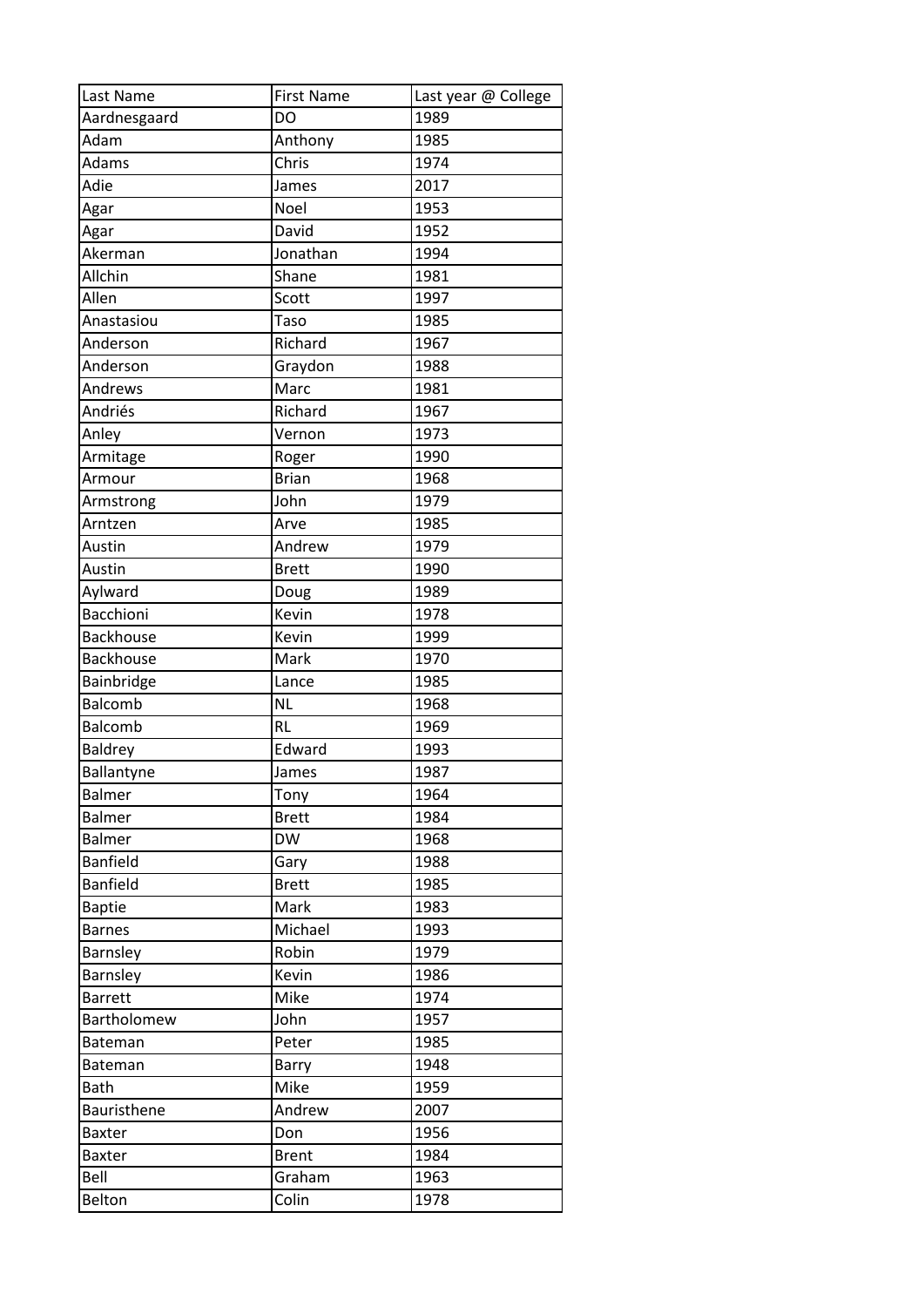| Bendzulla              | <b>BE</b>       | 1971 |
|------------------------|-----------------|------|
| Berriman               | <b>Brett</b>    | 1990 |
| <b>Biggs</b>           | John            | 1996 |
| <b>Bircher</b>         | Ken             | 1966 |
| <b>Black</b>           | Michael         | 1976 |
| Blakeway               | Grant           | 1980 |
| <b>Bode</b>            | <b>Brian</b>    | 1985 |
| <b>Bode</b>            | Peter           | 1978 |
| <b>Bode</b>            | Michael         | 1981 |
| Bond                   | Michael         | 1978 |
| Bonner                 | Kevin           | 1989 |
| Bouwer                 | <b>Brett</b>    | 1990 |
| Boyce                  | Chris           | 1967 |
| Bradbury               | Tyrone          | 1986 |
| <b>Braithwaite</b>     | Rob             | 1972 |
| Brannigan              | Michael         | 1974 |
| <b>Brauteseth</b>      | Derek           | 1990 |
| <b>Briggs</b>          | Christopher     | 1979 |
| <b>Bristow</b>         | Derek           | 1989 |
| <b>Bristow</b>         | <b>Bruce</b>    | 1983 |
| Brokensha              | <b>Brandon</b>  | 1987 |
| Brown                  | Dean            | 1990 |
| Brown                  | Mike            | 1983 |
| Brown                  | Greg            | 1992 |
| <b>Bruyns</b>          | Dean            | 1991 |
| <b>Bruyns</b>          | Shaun           | 1990 |
| <b>Buchanan-Clarke</b> | Stephen         | 2005 |
| <b>Buchel</b>          | lan             | 1980 |
| <b>Bullock</b>         | Mark            | 1987 |
| <b>Bulwer</b>          | Jonathan        | 1976 |
| <b>Bure</b>            | David           | 1983 |
| <b>Burger</b>          | John            | 1977 |
| <b>Buxton Forman</b>   | Murray          | 1994 |
| Caminsky               | Michael         | 1960 |
| Campbell               | Graham          | 1969 |
| Carshagen              | Brendan         | 1994 |
| Carter                 | Alistair        | 1995 |
| Carter                 | lan             | 1985 |
| Catterall              | Peter           | 1961 |
| Catterick              | Jonathan George | 1980 |
| Chadwick               | Gavin           | 1975 |
| Chase                  | Stephen         | 2004 |
| Chatterton             | James           | 1974 |
|                        |                 | 1994 |
| Christie               | Daine           |      |
| Christie               | Howard          | 1973 |
| Clark                  | Jesse           | 2014 |
| Clayton                | Andrew          | 1991 |
| Clayton                | Arthur          | 1988 |
| Clegg                  | Christopher     | 1956 |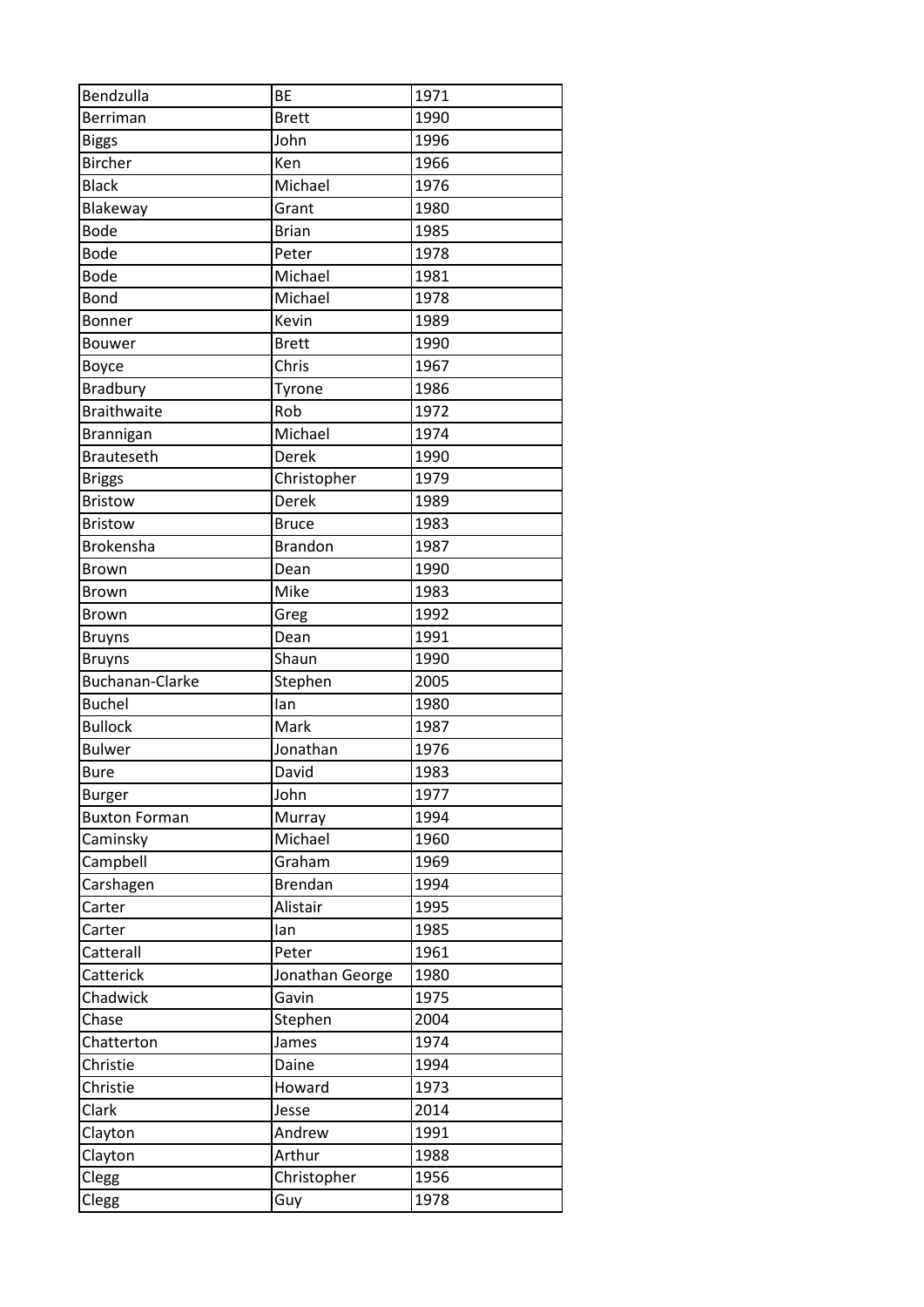| Clive-Smith                 | Ryan         | 1991 |
|-----------------------------|--------------|------|
| Cobbold                     | Perry        | 1988 |
| Cockburn                    | Randall      | 1959 |
| Cocks                       | Paul         | 1995 |
| Cocorozis                   | Peter        | 1985 |
| Coetzee                     | Graeme       | 1990 |
| Colenbrander                | Steve        | 1978 |
| Coley                       | Grant        | 1995 |
| Collins                     | Tod          | 1966 |
| Collins                     | Paddy        | 1969 |
| Collyer                     | Terrence     | 1969 |
| Comley                      | Mark         | 1974 |
| Comley                      | <b>Brett</b> | 1975 |
| Commons                     | David        | 1970 |
| Comrie                      | Graeme       | 1962 |
| Conacher                    | Arthur       | 1956 |
| Cook                        | Craig        | 1991 |
| Cook                        | Andrew       | 1988 |
| Coope                       | Mark         | 1997 |
| Cooper                      | Ross         | 1981 |
| Copley                      | Peter        | 1963 |
| Cornell                     | Kevin        | 1969 |
| Cotterell                   | Kevin        | 1974 |
| Craig                       | Rupert       | 1962 |
| Craig                       | Andrew       | 1999 |
| Craig                       | Kelvin       | 1991 |
| Craig                       | Donovan      | 1997 |
| Craig                       | Rob          | 1993 |
| Crouch                      | Darrol       | 1973 |
| Culverwell                  | David        | 2003 |
| Culverwell                  | Derek        | 1970 |
| Curry                       | John         | 1951 |
| Curry                       | Stephen      | 1989 |
| Dalby                       | Barry        | 1955 |
| Daniel                      | Mark         | 1991 |
| Daugherty                   | Mark         | 1980 |
| Davel                       | Fred         | 1956 |
| Davey                       | Mark         | 1985 |
| Davidson                    | Alistair     | 1971 |
| <b>Davies</b>               | Ron          | 1959 |
| De Bruin                    | Stefan       | 1987 |
| de Fleuriot de la Coliniere | Rory         | 2003 |
| de Graaf                    | Pieter       | 1984 |
| De Klerk                    | Andrew       | 1992 |
| de Waal                     | David        | 1984 |
| De Wit                      | John         | 1986 |
| Deare                       | Garth        | 1986 |
| Dennison                    | Terence      | 1985 |
| Denysschen                  | Garin        | 1993 |
| Dibben                      | Bryan        | 1969 |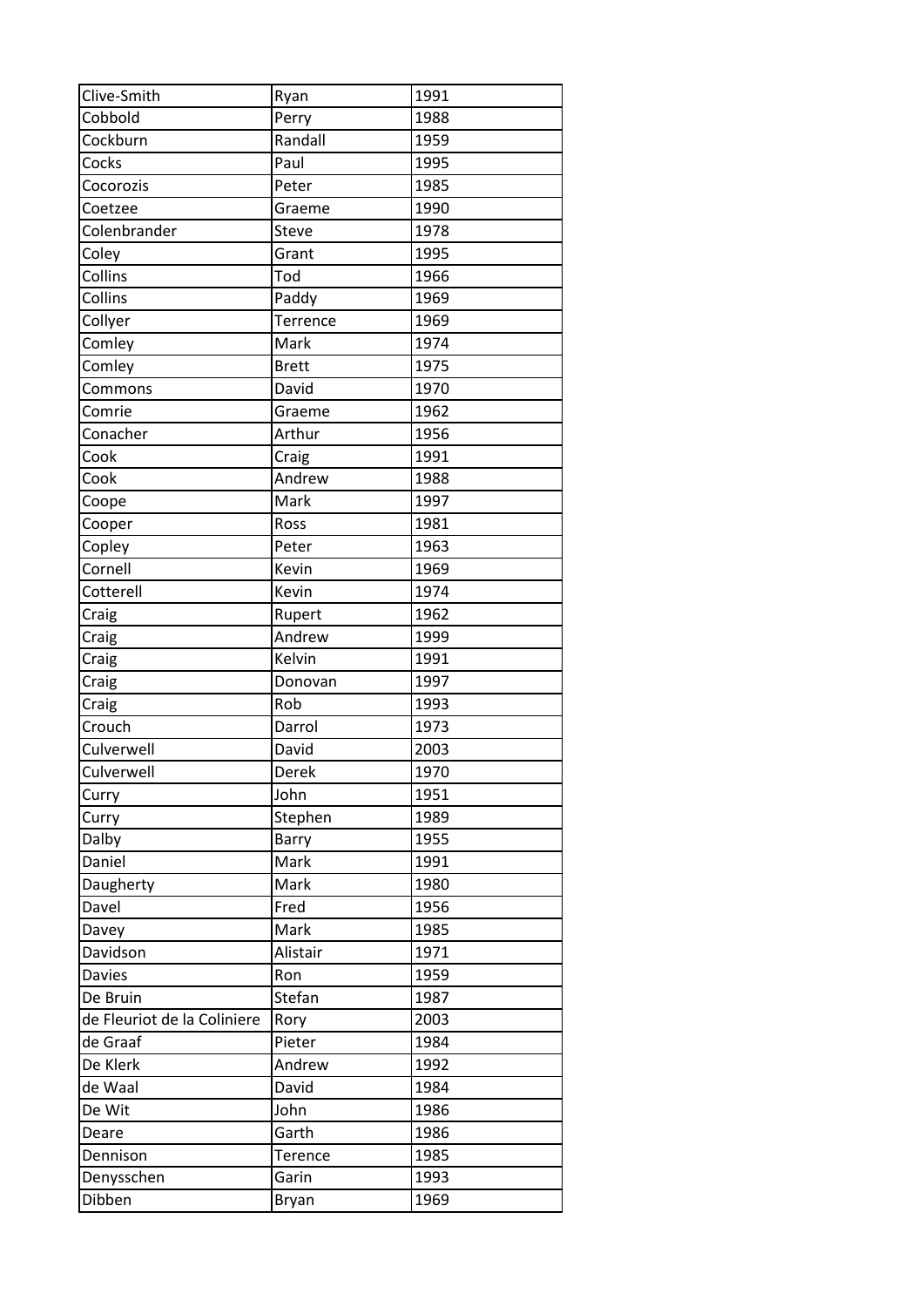| <b>Dick</b>  | Russell      | 1995 |
|--------------|--------------|------|
| Dickerson    | Michael      | 1994 |
| Dinkelman    | <b>Brian</b> | 1971 |
| <b>Dix</b>   | Tony         | 1957 |
| Dixon        | <b>Bruce</b> | 1988 |
| Dobeyn       | Ralph        | 1956 |
| dOffay       | Jean Pierre  | 1984 |
| Dohne        | Ryan         | 2001 |
| Dohne        | Nigel        | 1974 |
| Dohne        | Kyle         | 2003 |
| Dorning      | Jason        | 2003 |
| Dorning      | John         | 1990 |
| Dowell       | Flynn        | 1979 |
| Downs        | Basher (RJ)  | 1988 |
| Driemeyer    | Robert       | 1973 |
| Drummond     | Terry        | 1988 |
| Drummond     | David        | 1997 |
| Drummond     | Anthony Ian  | 1965 |
| Dry          | Andrew       | 1982 |
| Du Bois      | Mark         | 1972 |
| du Toit      | Frank        | 2002 |
| Duckworth    | <b>Bob</b>   | 1947 |
| <b>Dukes</b> | Trevor       | 1986 |
| Duncan       | lan          | 1967 |
| Dundas-Starr | Gavin        | 1987 |
| Edmondson    | Craig        | 1983 |
| Edwards      | <b>Brian</b> | 1956 |
| Egberink     | Chris        | 1989 |
| Elliot       | Bryn         | 1985 |
| Elliott      | Rex          | 1989 |
| Elliott      | David        | 1999 |
| Emanuel      | Colin        | 1988 |
| Emberton     | Guy          | 1990 |
| Emberton     | Guy          | 1990 |
| English      | Robin        | 1979 |
| Entwisle     | Dave         | 1988 |
| Erskine      | Byron        | 1995 |
| Erskine      | Stephen      | 1965 |
| Esprey       | Luke         | 1986 |
| Evans        | Glyn         | 1965 |
| Evans        | Geoff        | 1954 |
| Every        | Pierre       | 1970 |
| Ferguson     | Richard      | 1983 |
| Ferguson     | Russell      | 1985 |
| Ferrow       | Jeremy       | 1975 |
| Fletcher     | Tony         | 1962 |
| Flint        | Martin       | 1955 |
| Ford         | Richard      | 1982 |
|              |              | 1939 |
| Ford         | Marshall     |      |
| Ford         | Stephen      | 1977 |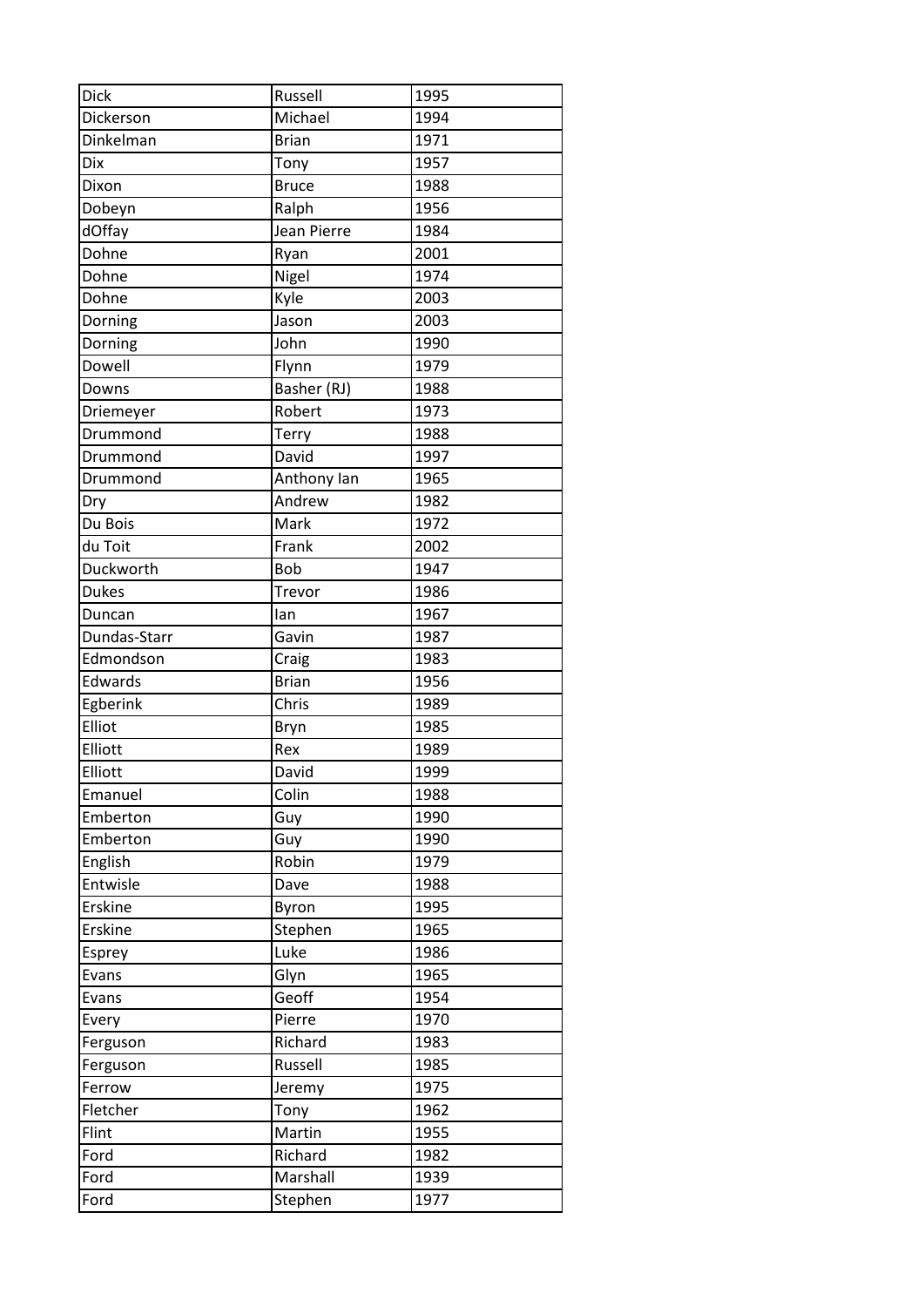| Forde     | David                 | 1988 |
|-----------|-----------------------|------|
| Forde     | Dudley                |      |
| Forte     | Graham                | 1991 |
| Foster    | Robert William        | 1946 |
| Foster    | Digby                 | 1997 |
| Francis   | <b>Bruce</b>          | 2003 |
| Francis   | Mark                  | 1999 |
| Frankish  | David                 | 1968 |
| Freese    | Leon                  | 1975 |
| Freyer    | Carl                  | 1970 |
| Fuller    | Keith                 | 1979 |
| Fuller    | Adrian                | 1963 |
| Fuller    | Lee                   | 1992 |
| Fuller    | <b>Brett</b>          | 1976 |
| Gallagher | Sean                  | 2000 |
| Galtrey   | Clint                 | 1994 |
| Gardner   | David                 | 1960 |
| Gardner   | Hugh                  | 1965 |
| Gevers    | Marc                  | 1994 |
| Geyser    | Rijn                  | 1989 |
| Gibson    | Craig                 | 1989 |
| Gibson    | Jonathan              | 1967 |
| Giles     | Clive                 | 1989 |
| Gillitt   | Craig                 | 1975 |
| Glover    | Shaun                 | 1985 |
| Goble     | Allan                 | 1970 |
| Goedeke   | Hubert                | 1980 |
| Gold      | Andrew                | 1986 |
| Goslett   | Hermann               | 1991 |
| Gould     | Anthony               | 1991 |
| Gray      | $\overline{T}$ imothy | 1956 |
| Greenland | Craig                 | 1986 |
| Grice     | Graham                | 1988 |
| Grice     | John                  | 1958 |
| Gunning   | Richard               | 1984 |
| Hackland  | Daryl                 | 1954 |
| Hackland  | Roderick              | 1967 |
| Hackland  | <b>Brett</b>          | 1984 |
| Haines    | James                 | 1991 |
| Haines    | Tom                   | 1989 |
| Hall      | Andrew                | 1990 |
| Halle     | Stephen               | 1983 |
| Hamlyn    | Paul                  | 1997 |
| Hampson   | Grant                 | 1991 |
| Harcourt  | Mike                  | 1988 |
| Hardman   | Sean                  | 1979 |
| Harley    | Seymour               | 1966 |
| Harley    | Scott                 | 1996 |
| Harris    | David                 | 2003 |
| Harris    | Nigel                 | 1968 |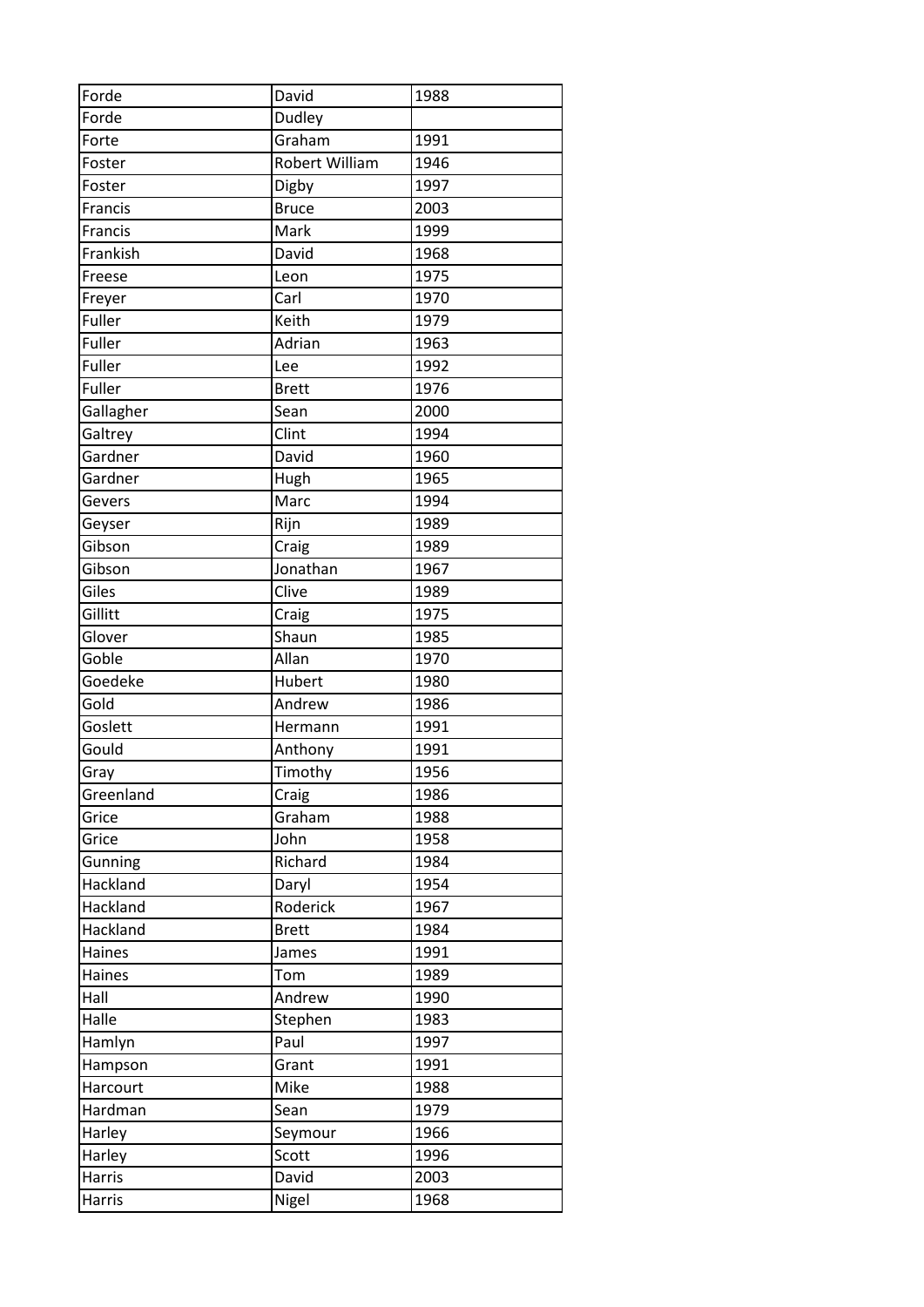| Harris         | <b>Brent</b>   | 1990 |
|----------------|----------------|------|
| Harris         | Craig          | 1996 |
| Harris         | Peter          | 1971 |
| Hart           | <b>Bruce</b>   | 1986 |
| Hart           | Oliver         | 1954 |
| Hart           | James          | 1985 |
| Harvey         | Paul           | 1989 |
| Harvey         | EJ             | 1989 |
| Haselau        | Paul           | 1984 |
| Hastie         | James          | 1975 |
| Hatfield       | Paul           | 1990 |
| Hathorn        | Zig            | 1960 |
| Hattingh       | Chris          | 1981 |
| Hauff          | <b>Buzz</b>    | 1990 |
| Hay            | Duncan         | 1975 |
| Hayter         | Peter          | 1976 |
| Healey         | lan            | 1970 |
| Hearn          | Peter          | 1948 |
| Heenan         | Ryan           | 1996 |
| Hein           | Bryan          | 1987 |
| Hellberg       | Martin         | 1975 |
| Hellens        | Mike           | 1974 |
| Hemming        | Nigel          | 1965 |
| Henderson      | Justin         | 1960 |
| Henderson      | Andrew         | 1986 |
| Henson         | Gary           | 1986 |
| Herridge       | John           | 1972 |
| Hesom          | Greg           | 1989 |
| Hill           | Stuart         | 2006 |
| Hill           | James          | 1989 |
| Hill           | Mike           | 1961 |
| Hirschberg     | Franz          | 1991 |
| Hodgson        | Kim            | 1982 |
| Hodsdon        | Richard        | 1966 |
| <b>Hofhuis</b> | <b>Bert</b>    | 1971 |
| Hogg           | Roger          | 1987 |
| Hogg           | Gary           | 2007 |
| Hogg           | <b>Bruce</b>   | 1989 |
| Hogg           | Geoff          | 1976 |
| Hohls          | <b>Brett</b>   | 2000 |
| Hohls          | Garth          | 1981 |
| Hohls          | <b>Brendan</b> | 1986 |
| Holmes         | lan            | 1967 |
| Horner         | Les            | 1973 |
| Hosking        | Lance          | 1977 |
| Houghting      | Craig          | 1979 |
| Howard-Browne  | Leon           | 1988 |
| Howard-Browne  | Leslie         | 1949 |
| Hudson         | Timothy        | 1994 |
| Hudson         | Donovan        | 1989 |
|                |                |      |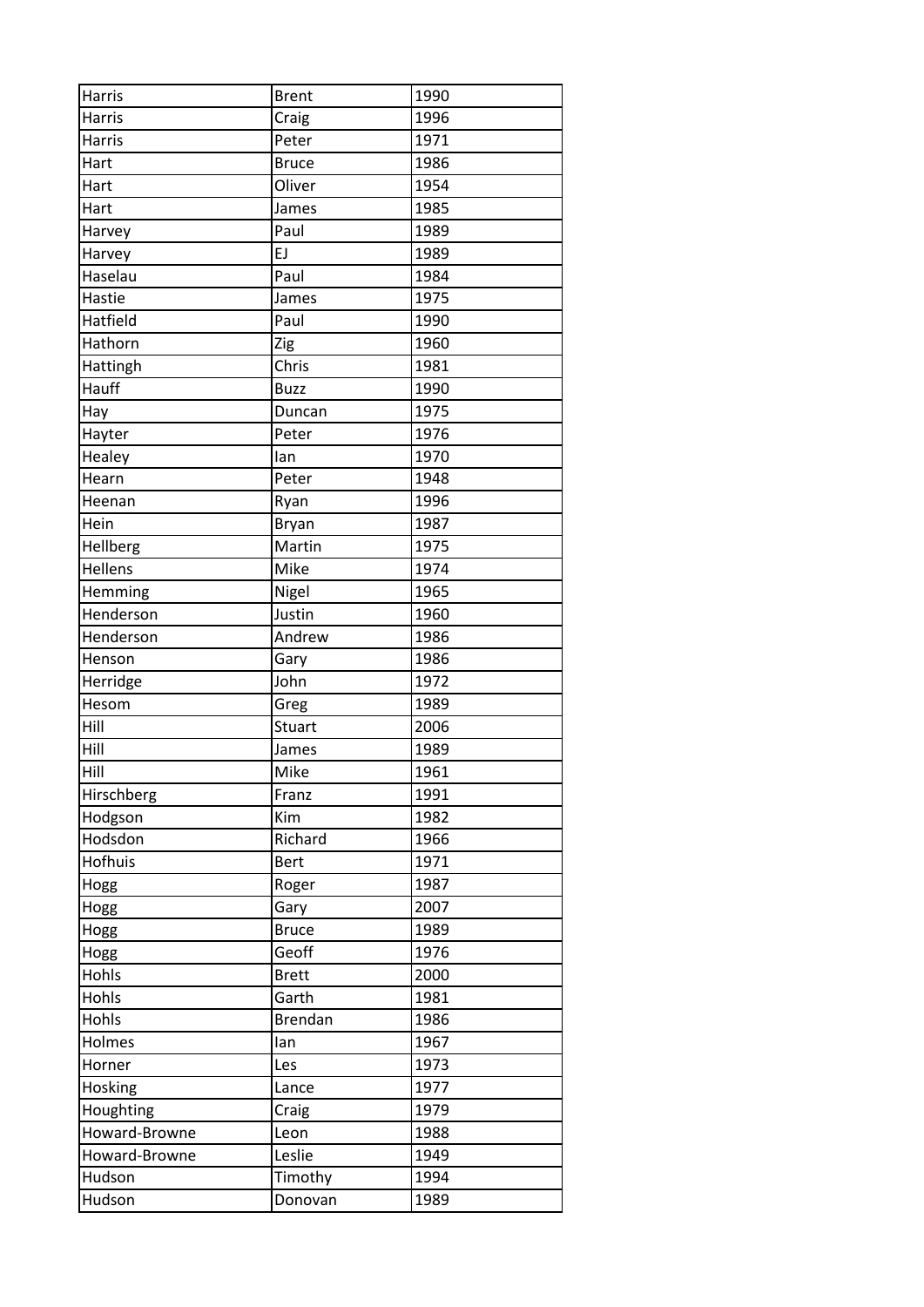| Hundermark      | Cuan            | 2006         |
|-----------------|-----------------|--------------|
| Hunter          | Michael         | 1978         |
| Hutton          | Gary            | 1991         |
| Ing             | Andrew          | 1982         |
| Irons           | Peter           | 1961         |
| Jackson         | Alan            | 1994         |
| Jackson         | Dave            | 1991         |
| Jackson         | Barry           | 1962         |
| Jackson         | <b>Miles</b>    | 1985         |
| Jackson         | Sean            | 1994         |
| Jager           | Sven            | 1973         |
| Jenkins         | <b>Bruce</b>    | 1984         |
| Jennings        | Neil            | 1989         |
| Jennings        | Craig           | 1987         |
| Jewitt          | Paul            | 1994         |
| Job             | Gavin           | 1982         |
| Johnson         | Mark            | 1975         |
| Johnson         | Allen           | 1968         |
| Johnstone       | Mark            | 1997         |
| Jollands        | Andy            | 1976         |
| Jones           | Rob             | 1963         |
| Jones           | ROBERT HOWARD   | 1963         |
| Jonsson         | <b>Bruce</b>    | 1954         |
| Jury            | Ron             |              |
| Kane-Berman     | Chris           | 1990         |
| Kay-Hards       | Guy             | 1979         |
| Keep            | Alan            | 1987         |
| Keep            | Patrick         | 1956         |
| Keith           | Anthony         | 1985         |
| Kennedy         | Robert Ian      | 1981         |
| Kennedy         | Bryan           | 1982         |
| Kerby           | George          | 1983         |
| King            | Peter           | 1953         |
| King            | Andrew          | 1985         |
| King            | Rupert          | 1967         |
| Kippen          | Graham          | 1983         |
| Kirkwood        | Langley         | 1990         |
| Kjonstad        | <b>Brett</b>    | 1972         |
| Klute           | Rodney          | 1993         |
| Knapp           | Gary            | 1973         |
| Koller          | <b>Bruce</b>    | 1991         |
| Komar           | Stan            | 1971         |
|                 |                 |              |
| Kotze           | Paul            | 1980<br>2001 |
| Krause<br>Kriel | Lyle<br>Richard |              |
|                 |                 | 2000         |
| Kruger          | Jaco            | 2002         |
| Kyle            | Colin           | 1970         |
| Ladbrooke       | Gary            | 1977         |
| Lait            | Peter           | 1954         |
| Lambert         | Mike            | 1973         |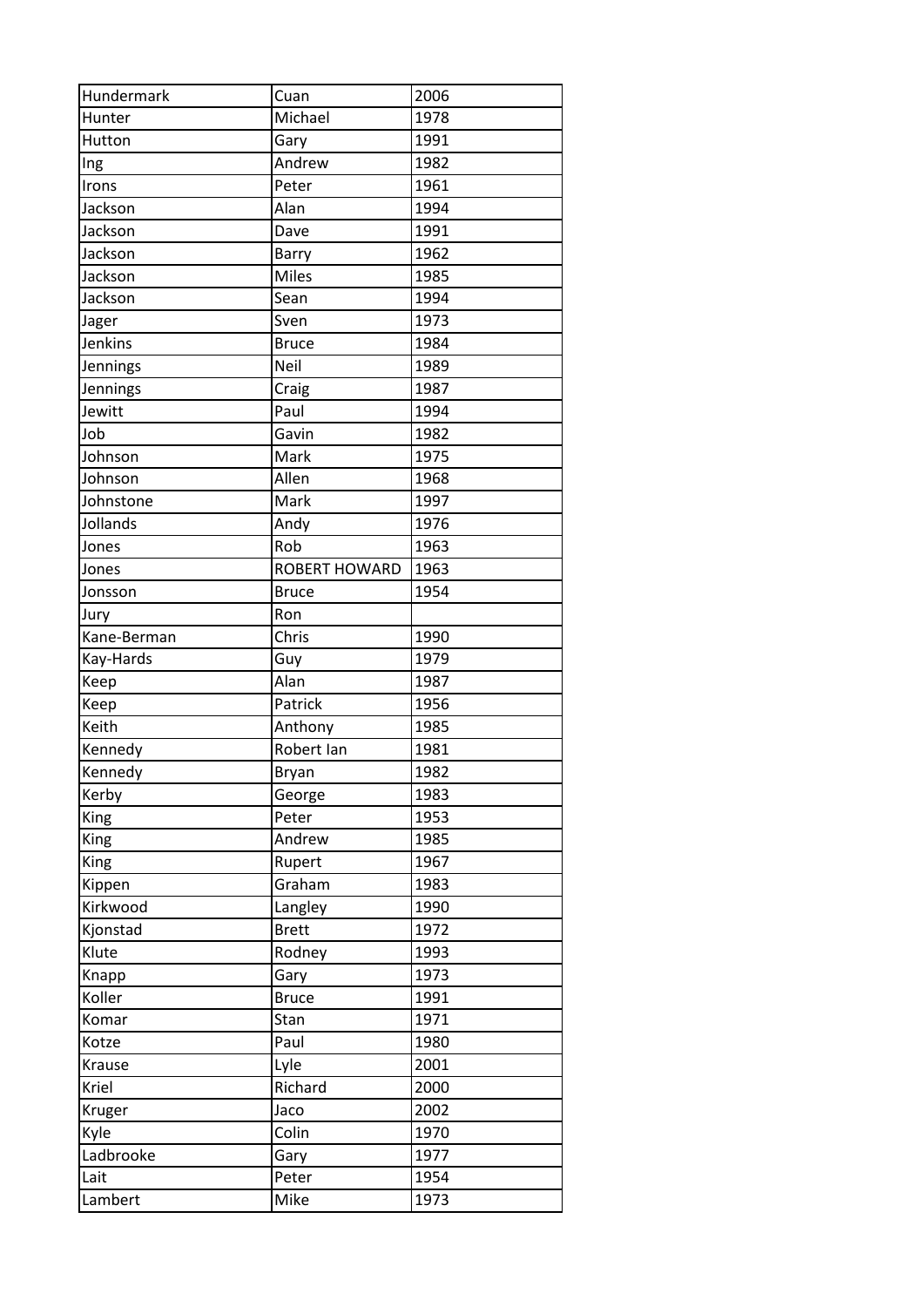| Lambert            | Dick            | 1956 |
|--------------------|-----------------|------|
| Lane               | Frank           | 2013 |
| Lang               | Milton          | 1985 |
| Larkan             | Gary            | 1977 |
| Larkan             | Mark            | 1994 |
| Larkin             | Keith           | 1970 |
| Lawson             | Gregory         | 1984 |
| Lawson             | David           | 1981 |
| Leisegang          | Michael         | 1976 |
| Leisegang          | Anton           | 1955 |
| Leitch             | Mark            | 1996 |
| Leitch             | Dudley          | 1964 |
| Leroy              | Andre           | 2001 |
| Lerwick            | Hylton          | 1957 |
| Lesur              | <b>Bruce</b>    | 1989 |
| Lindsay            | Ewan            | 1959 |
| Lindsay            |                 | 1978 |
| Line               | Craig<br>Geoff  | 1971 |
| Linley             | Mark            | 1983 |
|                    |                 | 1959 |
| Linley             | Graham          |      |
| Linscott           | Graham          | 1959 |
| Linscott           | Hylton          | 1961 |
| Linscott           | Delme           | 1990 |
| Lishman            | Alan            | 1967 |
| Little             | Grant           | 1985 |
| Logan              | Roderick        | 1963 |
| Loots              | Le Roux         | 1998 |
| Lowe               | Peter           | 1988 |
| Luffingham         | Nigel           | 1959 |
| Lund               | Glen            | 1948 |
| MacCrimmon         | Gregory         | 2001 |
| MacIntyre          | Kevin           | 1993 |
| Mackay             | Neil            | 1965 |
| MacKay             | Murray          | 1962 |
| Mackenzie          | Murray          | 2000 |
| Mackenzie          | <b>Bruce DB</b> | 1959 |
| MacKenzie          | Cameron         | 1979 |
| Mackenzie          | Jonathan        | 1991 |
| Mackenzie          | Robin Kildonan  | 1955 |
| MacLeod            | Hector          | 1989 |
| Makkink            | Andrew          | 1991 |
| Maphanga           | Thabiso         | 2006 |
| Mapstone           | Rory            | 1982 |
| Marriott           | Michael         | 1957 |
| Marriott           | James           | 1959 |
| Marsh              | Nigel           | 1961 |
| Marsh              | Steve           | 1960 |
| Marshall           | Craig           | 1992 |
| Marshall           | Vaughn          | 1968 |
| Marshall-Goodridge | Peter           | 1976 |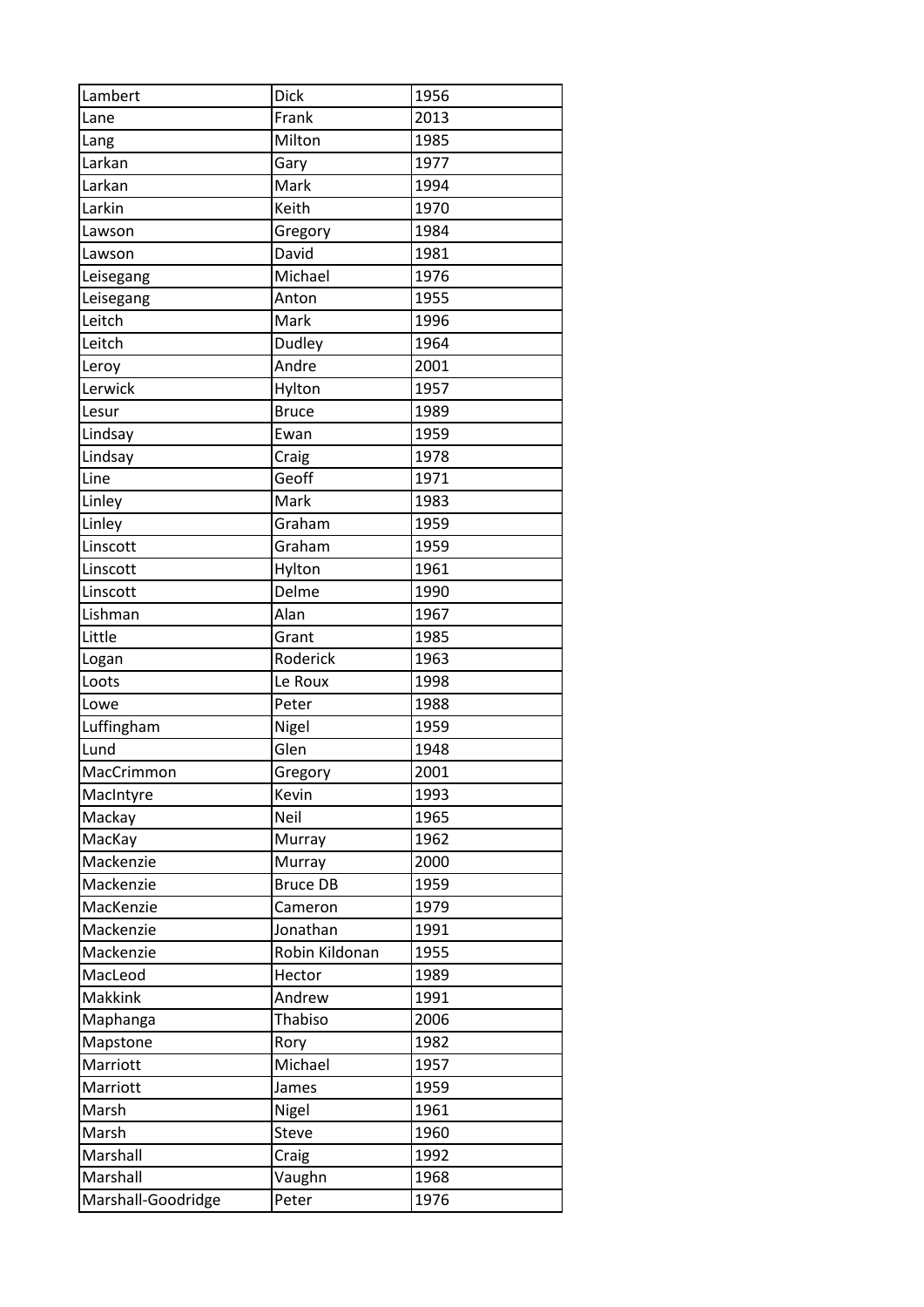| Martens      | Joe               | 1980 |
|--------------|-------------------|------|
| Martin       | Alan              | 1982 |
| Martin       | Alasdair          | 1986 |
| Martin       | Saxon             | 1966 |
| Marwick      | Meredith          | 1962 |
| Marwick      | Matthew           | 1988 |
| Mayer        | Wayne             | 1986 |
| McAllister   | Fraser            | 1963 |
| McAllister   | James             | 1992 |
| McCullough   | <b>Brett</b>      | 1993 |
| McDonald     | Ron               | 1953 |
| McDonald     | <b>Bruce</b>      | 1984 |
| McDonald     | lan               | 1985 |
| McDonald     | Andrew            | 1985 |
| McDonald     | Clive             | 1962 |
| McEwen       | Alan              | 1951 |
| McEwen       | Kevin             | 1982 |
| McIlrath     | Stuart            | 1966 |
| McIlrath     | Kelvin            | 1959 |
| McKay        | Bryan             | 1964 |
| McKenzie     | Alan              | 1985 |
| McKenzie     | Mark              | 1977 |
| McLaren      | lan               | 1963 |
| Meek         | David             | 1983 |
| Meiring      | Dean              | 1985 |
| Meter        | Glen              | 1990 |
| Metherell    | <b>Travers</b>    | 2001 |
| Meyer        | Dieter            | 1989 |
| Miller       | Howie             | 1963 |
| Mingay       | Richard           | 1985 |
| Mingay       | David             | 1967 |
| Misselhorn   | lan               | 1985 |
| Mitchell     | Trevor            | 1977 |
| Mobbs        | Sidney            | 1965 |
| Moffett      | Mark              | 1992 |
| Moffett      | Alan              | 1989 |
| Moll         | Rob               |      |
| Mooney       | Sean              | 1984 |
| Moore        | Ian Hugh (Archie) | 1961 |
| Mordaunt     | Mike              | 1956 |
| Morris       | Grant             | 1998 |
| Morrow       | Gavin             | 1991 |
| Mostert      | Anton             | 1986 |
| Mvubu        | S'thembiso        | 2004 |
| <b>Myers</b> | Derryck           |      |
| Mylne        | Craig             | 1979 |
| Naidoo       | Previn            | 1995 |
| Najbicz      | Chris             | 1975 |
| Nankervis    | William           | 1980 |
| Ndawonde     | <b>Nic</b>        | 2001 |
|              |                   |      |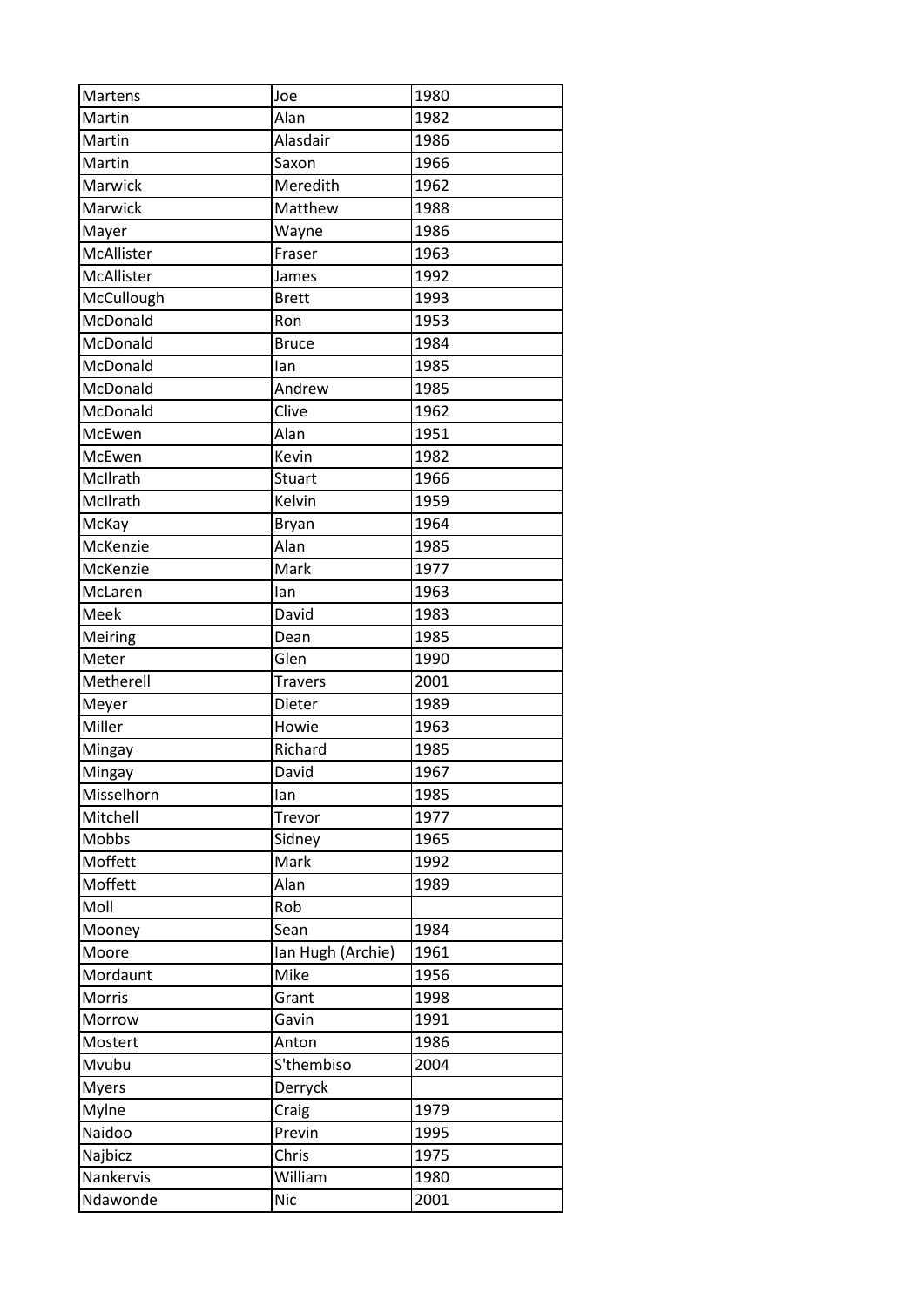| Neethling      | Michael             | 1969 |
|----------------|---------------------|------|
| Neethling      | Lynton              | 1971 |
| Nell           | Andrew              | 1987 |
| Nelson         | Greg                | 1987 |
| Newton         | $\mathsf{C}$        |      |
| Nicholls       | Rod                 | 1950 |
| Nicholson      | Sean                | 1999 |
| Nicolson       | Andrew              | 1964 |
| Nicolson       | Jonty               | 1998 |
| Nicolson       | Simon               | 1985 |
| <b>Nolte</b>   | John                | 1972 |
| Noome          | Chris               | 1985 |
| Nothard        | Matthew             | 2007 |
| Nuttall        | Michael             | 1951 |
| Oates          | Graeme              | 1990 |
| OConnell       | Patrick             | 1989 |
| <b>OConnor</b> | David               | 1964 |
| <b>OConnor</b> | Patrick             | 1970 |
| O'Connor       | Kenny               | 1985 |
| Oellermann     | Robert              | 1985 |
| Oellermann     | Karl                | 1985 |
| Oftebro        | Garry (OG)          | 1977 |
| Ogilvie        | Peter               | 1979 |
| Oliver         | <b>RC</b>           |      |
| Olivier        | Keith               | 1948 |
| Oosthuizen     | Leon                | 1989 |
| OSullivan      | Sean                | 1984 |
| Otto           | ML                  | 1998 |
| Paine          | Richard             | 1993 |
| Palmer         | Graeme              | 2008 |
| Palmer         | Andrew              | 1987 |
| Payn           | Jim                 | 1986 |
| Payn           | Barry               | 1961 |
| Payn           | Guy                 | 1981 |
| Pearson        | Ty                  | 1990 |
| Pechey         | <b>Arthur David</b> |      |
| Peel           | Keith               | 1970 |
| Pelzer         | Zacharias           | 2016 |
| Pepworth       | Darryl              | 1977 |
| Pera           | Christian           | 2001 |
| Peters         | Jonty               | 1997 |
| Pickering      | Guy                 | 1978 |
| Pinnell        | Anthony             | 1952 |
| Pistorius      | Mark                | 1967 |
| Player         | <b>Blake</b>        | 2013 |
| Polley         | <b>Nick</b>         | 1991 |
| Polley         | Peter               | 1987 |
| Pollock        | Peter               | 1980 |
| Pooler         | Wally               | 1989 |
| Pooler         | Jeffery             | 1980 |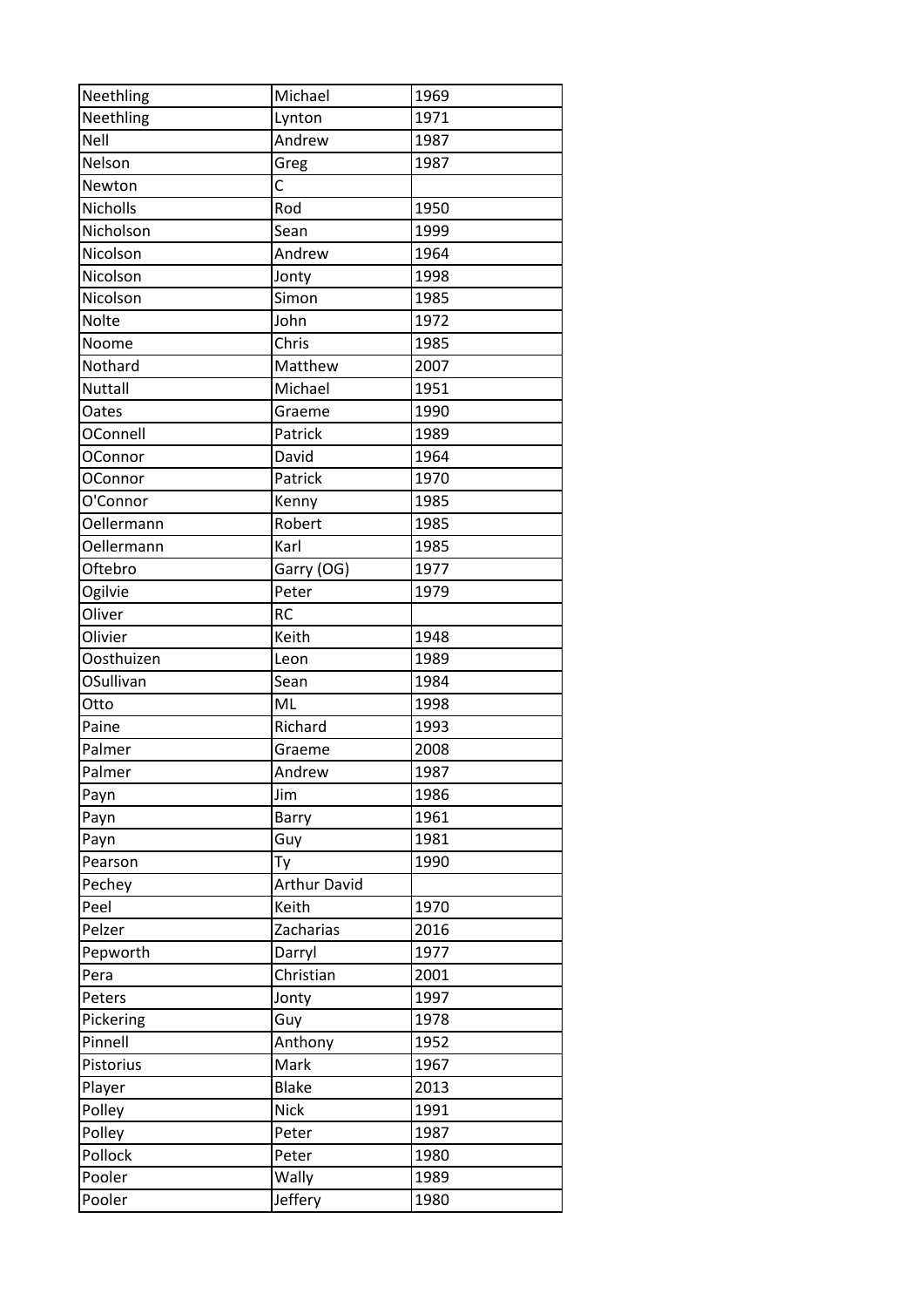| Porritt       | Greg           | 1998 |
|---------------|----------------|------|
| Potgieter     | Jacobus        | 1981 |
| Potgieter     | Mike           | 1978 |
| Potter        | Gregg          | 2000 |
| Potter        | Derek          | 1969 |
| Potter        | Guy            | 1997 |
| Powell        | Arthur         | 1953 |
| Poynton       | Duncan         | 1956 |
| Pratt         | Andrew         | 1990 |
| Prentice      | <b>Bruce</b>   | 1983 |
| Pretorius     | Ryan           | 1998 |
| Prevost       | <b>Brandon</b> | 2000 |
| Primos        | Richard        | 1950 |
| Prozesky      | Justin         | 1992 |
| Quin          | Richard        | 1991 |
| Raichund      | Sahil          | 2015 |
| Ralfe         | Richard        | 2002 |
| Ralfe         | James          | 1989 |
| Rall          | Adrian         | 1971 |
| Randles       | David          | 1969 |
| Raw           | Shane          | 1991 |
| Raw           | Hugh           | 1958 |
| Rayner        | John           | 1978 |
| Redelinghuys  | Justin         | 1991 |
| Reece         | <b>Brad</b>    | 1998 |
| Reed          | Grant          | 1987 |
| Reed          | Ted            | 1959 |
| Rennie        | Roger          | 1965 |
| Rhodes        | Kevin          | 1985 |
| Riby-Smith    | John           | 1967 |
| Rice          | Ken            | 1972 |
| Richmond      | Mike           | 1975 |
| Richmond      | Geoff          | 1946 |
| Roberts       | David          | 2006 |
| Robertson     | <b>Stuart</b>  | 1972 |
| Robertson     | <b>Brett</b>   | 1989 |
| Robinson      | Gerard         | 1958 |
| Robinson      | Neil           | 1988 |
| Rodger        | David          | 1965 |
| Rodseth       | Neil           | 1977 |
| Rodseth       | Peter          | 1975 |
| Rohrs         | Peter          | 1989 |
| Roodt         | Grant          | 1996 |
| Roos          | Johan          | 1988 |
| Rosettenstein | Grant          | 1989 |
| Rosettenstein | Steven         | 1994 |
| Ross          | Andrew         | 1996 |
| Ross          | Derek          | 1985 |
| Ross          | Glen           | 1964 |
|               |                |      |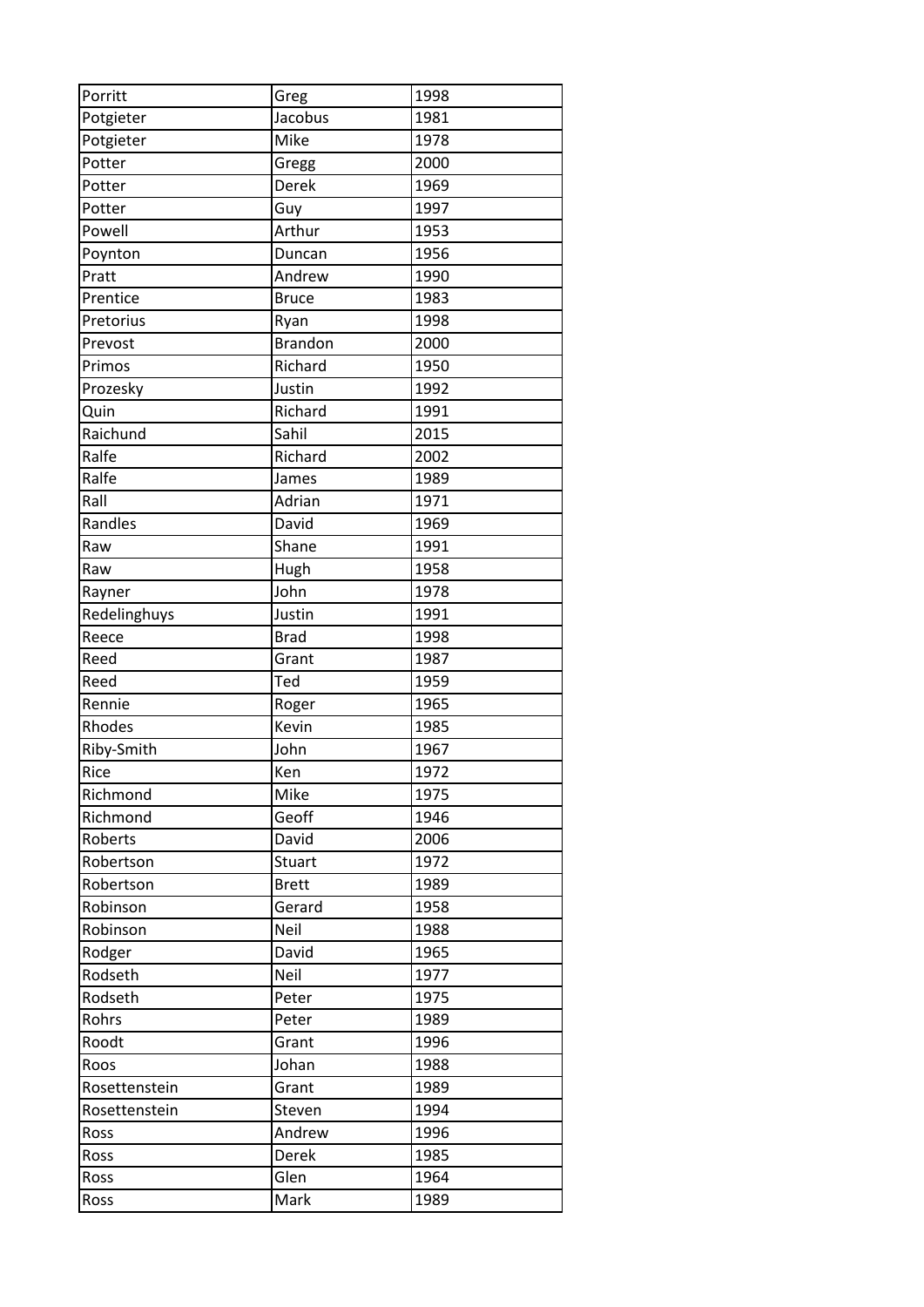| Rossato         | Nicholas       | 1989 |
|-----------------|----------------|------|
| Rowe            | <b>Bruce</b>   | 1989 |
| Royston         | Rob            | 1969 |
| Rutherfoord     | Grant          | 2003 |
| Rutherfoord     | Peter          | 1964 |
| Rycroft         | Thomas         | 1965 |
| Saulez          | Trevor         | 1982 |
| <b>Saunders</b> | Mark           | 1972 |
| Saville         | Garth          | 1991 |
| Sayers          | Grant          | 2005 |
| Schefermann     | Selwyn         | 1969 |
| Schefermann     | Vern           | 1997 |
| Scholtz         | Ivan           | 1992 |
| Schroeder       | Mark           | 1994 |
| Schwikkard      | Craig          | 1998 |
| Scott           | Neil           | 1954 |
| Seaton          | <b>Bruce</b>   | 1989 |
| Sellick         | Neil           | 1988 |
| Sharratt        | Rob            | 1955 |
| Shaw            | Tim            | 1976 |
| Shawe           | Rustin         | 1999 |
| Shepherd        | Peter          | 1983 |
| Shippey         | Winston        | 1957 |
| <b>Shrives</b>  | Ryan           | 1994 |
| Shuttleworth    | Rodney         | 2004 |
| Sidey           | Tim            | 1971 |
| Simpson         | <b>AD</b>      | 1967 |
| Sinclair        | Alisdair       | 1989 |
| Slaughter       | Gary           | 1993 |
| Slevin          | Nigel          | 1965 |
| Small           | Rowan          | 1998 |
| Smallie         | Chris          | 1972 |
| Smart           | Stephen        | 1993 |
| Smith           | Peter          | 1988 |
| Smith           | Lindsay        | 1978 |
| Smith           | Kevin          | 1985 |
| Smith           | Guy            | 1984 |
| Smith           | Warren         | 1991 |
| Smith           | Greg           | 1995 |
| Smith           | Clarke         | 1984 |
| Smith           | Wesley         | 1995 |
| Smith           | Andrew         | 1992 |
| <b>Smithies</b> | Stafford       | 1961 |
| Sobey           | Russell        | 1973 |
| Sobey           | Keith          | 1979 |
| Soden           | Andrew         | 1991 |
| Sole            | Derek          | 1974 |
| Sonnenberg      | Aubrey         | 1979 |
| Spiers          | Blane          | 1994 |
| Spiers          | <b>Brendan</b> | 1998 |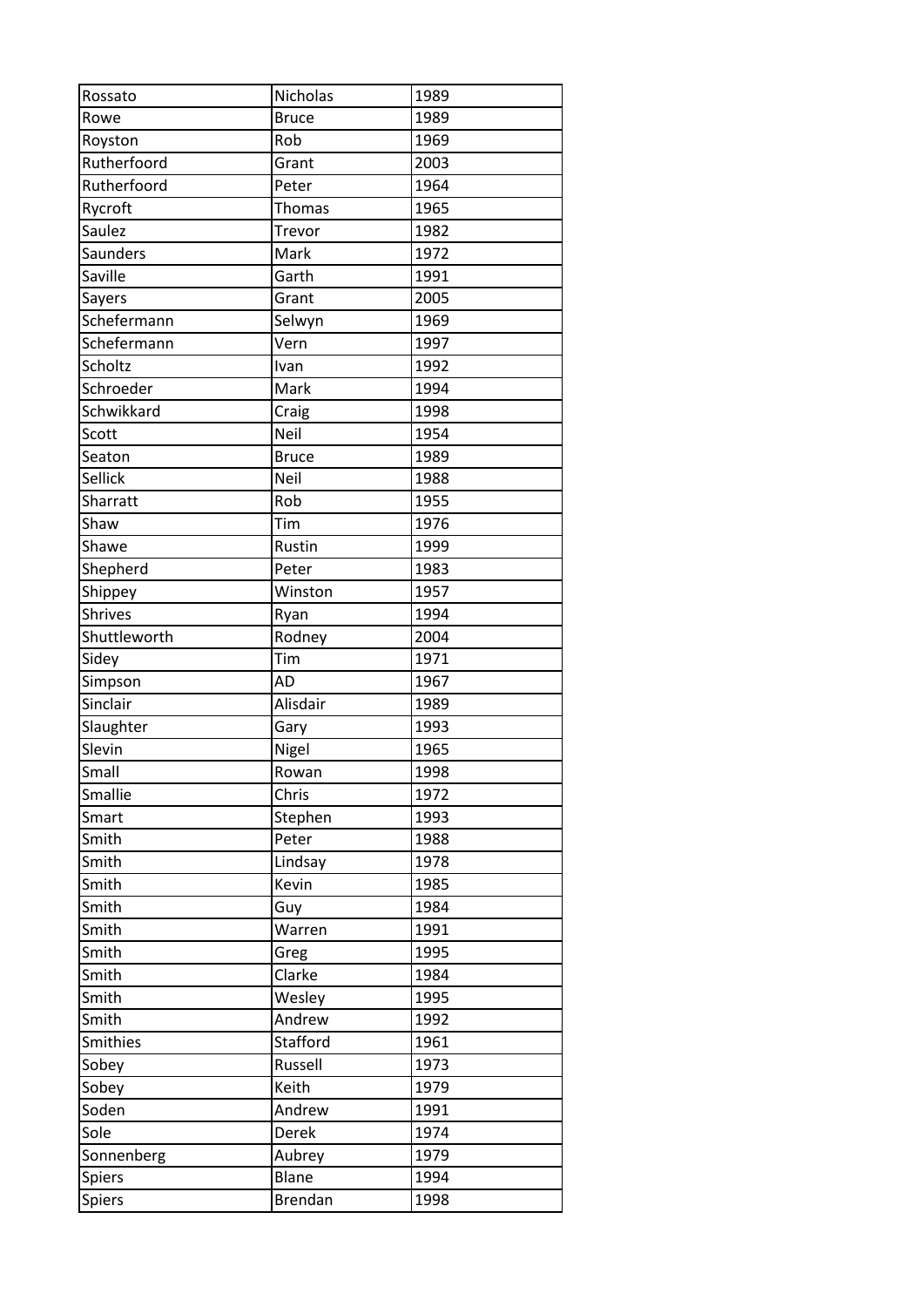| Spiers             | Shane        | 1986 |
|--------------------|--------------|------|
| Spires             | Byran        | 1989 |
| Squires            | Quentin      | 1988 |
| Stainbank          | Peter        | 1979 |
| Stainbank          | Lionel       |      |
| Stead              | Glenn        | 1989 |
| Stephens           | John         | 1964 |
| Stewart            | Robert       | 1991 |
| <b>Stewart</b>     | Andrew       | 1981 |
| Steyn              | Tiaan        | 2014 |
| Steyn              | Andre        | 1967 |
| Stone              | Ron          | 1960 |
| Stone              | Gavin        | 1993 |
| Stone              | Roland       | 1962 |
| Strachan           | Craig        | 1993 |
| Stroh              | Wynand       | 1986 |
| Stuart             | <b>Brad</b>  | 1985 |
| <b>Stubbs</b>      | William      | 1986 |
| Styan              | Kevin        | 1987 |
| Sweeney            | Trevor       | 1955 |
| Sweeney            | Ryan         | 1989 |
| Sweeney            | Garnet       | 1987 |
| Sykes              | Justin       | 1994 |
| Talbot             | Rayner       | 2005 |
| Taylor             | Peter        | 1969 |
| Taylor             | Grant        | 1985 |
| Taylor             | Wayne        | 1980 |
| Taylor             | Andrew       | 1991 |
| Taylor             | Geoff        | 1974 |
| Taylor             | Neville      | 1976 |
| Taylor             | <b>Brian</b> | 1976 |
| Tedder             | Rusty        | 1985 |
| Tedder             | Graham       | 1973 |
| Ten-Bokkel Huinink | Wayne        | 1988 |
| Ter-Wolbeek        | <b>Trev</b>  | 1997 |
| Theron             | Johan        | 1957 |
| Theron             | Neil         | 1985 |
| Thomson            | Roy          | 1956 |
| Thunder            | Kelton       | 2015 |
| <b>Titlestad</b>   | Dennis       | 1969 |
| Tooke              | Larry        | 1985 |
| Torr               | Andy         | 1978 |
| Tredgold           | Hilton       | 1987 |
| Trodd              | <b>Brent</b> | 1987 |
| Trodd              | Kevin        | 1986 |
| Trodd              | Andrew       | 1989 |
| Tucker             | Alan         | 1975 |
| Twinch             | John         | 1996 |
|                    |              |      |
| Udal               | Peter        | 1957 |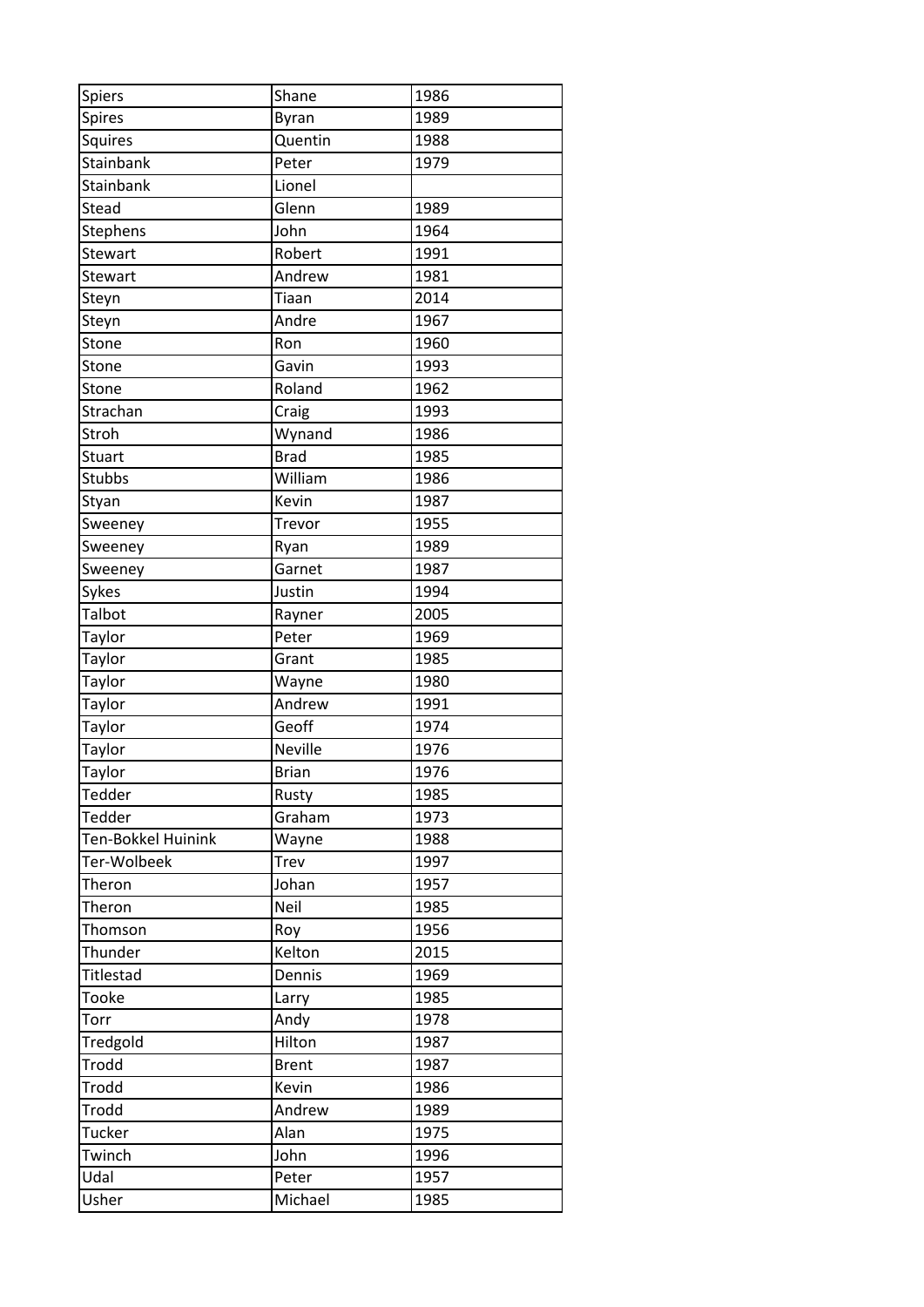| van Breda      | Chris          | 1993 |
|----------------|----------------|------|
| van der Merwe  | Steve          | 1969 |
| van der Vliet  | Peter          | 1989 |
| van Heusden    | Gavin          | 1990 |
| van Jaarsveld  | Adriaan        | 1994 |
| van Wyk        | Gary           | 1984 |
| Vaughan        | Mike           | 1990 |
| Veenstra       | Lance          | 1985 |
| Veenstra       | Matt           | 2020 |
| Veenstra       | Ross           | 1989 |
| Veenstra       | Eddy           | 1960 |
| Veitch         | Mark           | 1988 |
| <b>Vickers</b> | Kyle           | 2001 |
| von Klemperer  | <b>Nils</b>    | 1973 |
| von Mayer      | Andrew         | 1989 |
| Vos            | Paul           | 1985 |
| Waddell        | Chris          | 1973 |
| Walden         | Andrew         | 1987 |
| Walker         | <b>Brian</b>   | 1985 |
| Wallace        | Robert         | 1961 |
| Walley         | Charles (GC)   | 1969 |
| Walton         | Garth          | 1988 |
| Warr           | Rob            | 1992 |
| Warren         | Terry          | 1973 |
| Watson         | <b>CDH</b>     | 1955 |
| Watt           | lan            | 1964 |
| Watt           | Colin          | 1965 |
| Weaver         | Anthony        | 1989 |
| Wedderburn     | <b>Bradley</b> | 2008 |
| Wedderburn     | Cedric         | 1981 |
| Westley        | Robin          | 1989 |
| Westley        | Gavin          | 1987 |
| White          | Gary           | 1961 |
| Whitelaw       | Mark           | 1984 |
| Whiteley       | Peter          | 1971 |
| Whitfield      | Craig          | 2005 |
| Will           | Byron          | 2013 |
| Willans        | Darren         | 1997 |
| Williams       | Kallen Travone | 2015 |
| Williams       | Errol          | 1960 |
| Williams       | Paul           | 1988 |
| Williams       | Murray         | 2001 |
| Williamson     | Anthony        | 1990 |
| Wimble         | David          | 1957 |
| Wimble         | Martin         | 1991 |
| Wimbush        | Peter          | 1980 |
| Wimbush        | Trevor         | 1974 |
| Wingfield      | Kevin          | 1985 |
| Winn           | Graham         | 1978 |
| Witherden      | Shane          | 1980 |